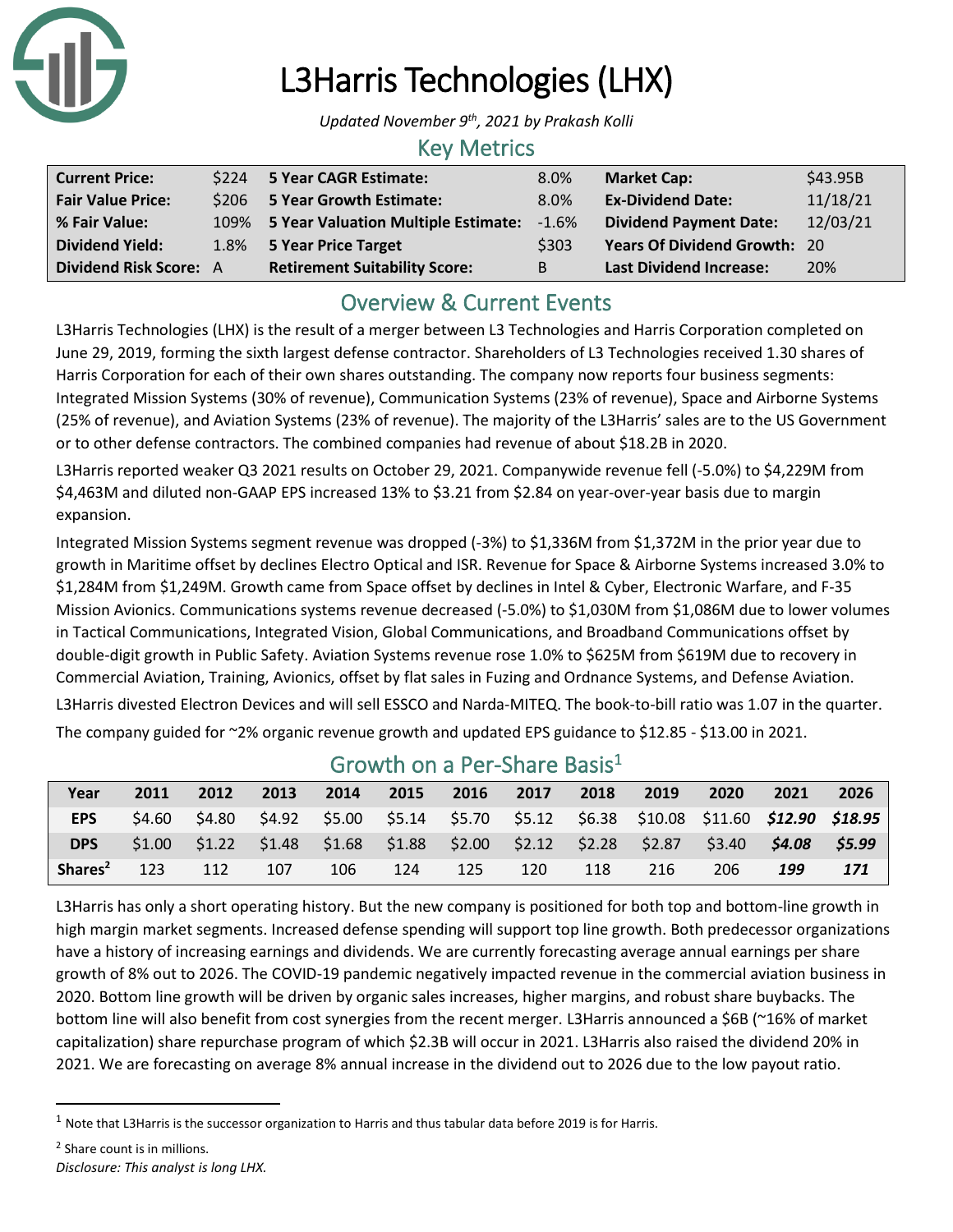

# L3Harris Technologies (LHX)

#### Valuation Analysis

| Year                                                          | 2011 | 2012 | 2013 | $\sim$ 2014 | 2015 | 2016 2017 | 2018 | 2019                    | 2020 | <b>Now</b>          | 2026    |
|---------------------------------------------------------------|------|------|------|-------------|------|-----------|------|-------------------------|------|---------------------|---------|
| Avg. P/E 10.1 8.3 9.6 13.3 14.2 13.9 19.7 22.2 20.3 36.2 17.4 |      |      |      |             |      |           |      |                         |      |                     | 16.0    |
| Avg. Yld. 2.2% 3.1% 3.1% 2.5% 2.6% 2.5% 2.1%                  |      |      |      |             |      |           |      | $1.6\%$ $1.7\%$ $1.8\%$ |      | $\blacksquare$ 1.8% | $2.0\%$ |

L3Harris' stock price is down since our last report as supply chain delays impacted results. We have maintained our earnings estimate at the mid-point of current guidance. Our fair value multiple is 16X discounting for merger uncertainties. The stock is trading above our fair value estimate of \$206. Our 5-year price target is \$303.

## Safety, Quality, Competitive Advantage, & Recession Resiliency

| Year       | 2011 |        |     |  |                     | 2012 2013 2014 2015 2016 2017 2018 2019 2020 2021 2026 |     |         |     |
|------------|------|--------|-----|--|---------------------|--------------------------------------------------------|-----|---------|-----|
| Payout 22% |      | $-25%$ | 30% |  | 34% 37% 35% 41% 36% |                                                        | 28% | 29% 32% | 32% |

As a large defense contractor L3Harris has competitive advantages related to defense contracting, which often requires knowledge of acquisition regulations and accounting standards particularly for large programs. The company develops and manufactures complex and bespoke systems for the DoD requiring a skilled work force with security clearances that is not easily replicated. Notably, L3Harris is the market leader in tactical communications. Furthermore, L3Harris has built long-term relationships with both the DoD and prime contractors in its areas of expertise. These attributes make it somewhat recession resistant. But the company may experience top and bottom-line declines if defense programs are cut, or the defense budget is decreased. COVID-19 was causing headwinds for commercial aviation and public safety.

L3Harris took on debt to fund the merger. Short-term debt now stands at \$2M and long-term debt is now \$7,053M offset by cash and equivalents of \$1,126M. Interest coverage is decent at 9.8X, and the leverage ratio is about 1.7X.

# Final Thoughts & Recommendation

We are forecasting 8.0% annualized total return over the next five years. L3Harris is being impacted by supply chain issues and the global shortage of electronic components. The company is booking sales, but organic revenue growth is being negatively impacted. The company is aggressively buying back share and rapidly raising the dividend. The dividend safety is excellent. At the current stock price, we rate this stock a hold.



# Total Return Breakdown by Year

[Click here to rate and review this research report. Your feedback is important to us.](https://suredividend.typeform.com/to/Dxzcqv) 

*[Disclosure: This analyst is long LHX.](https://suredividend.typeform.com/to/Dxzcqv)*

*Updated November 9th, 2021 by Prakash Kolli*